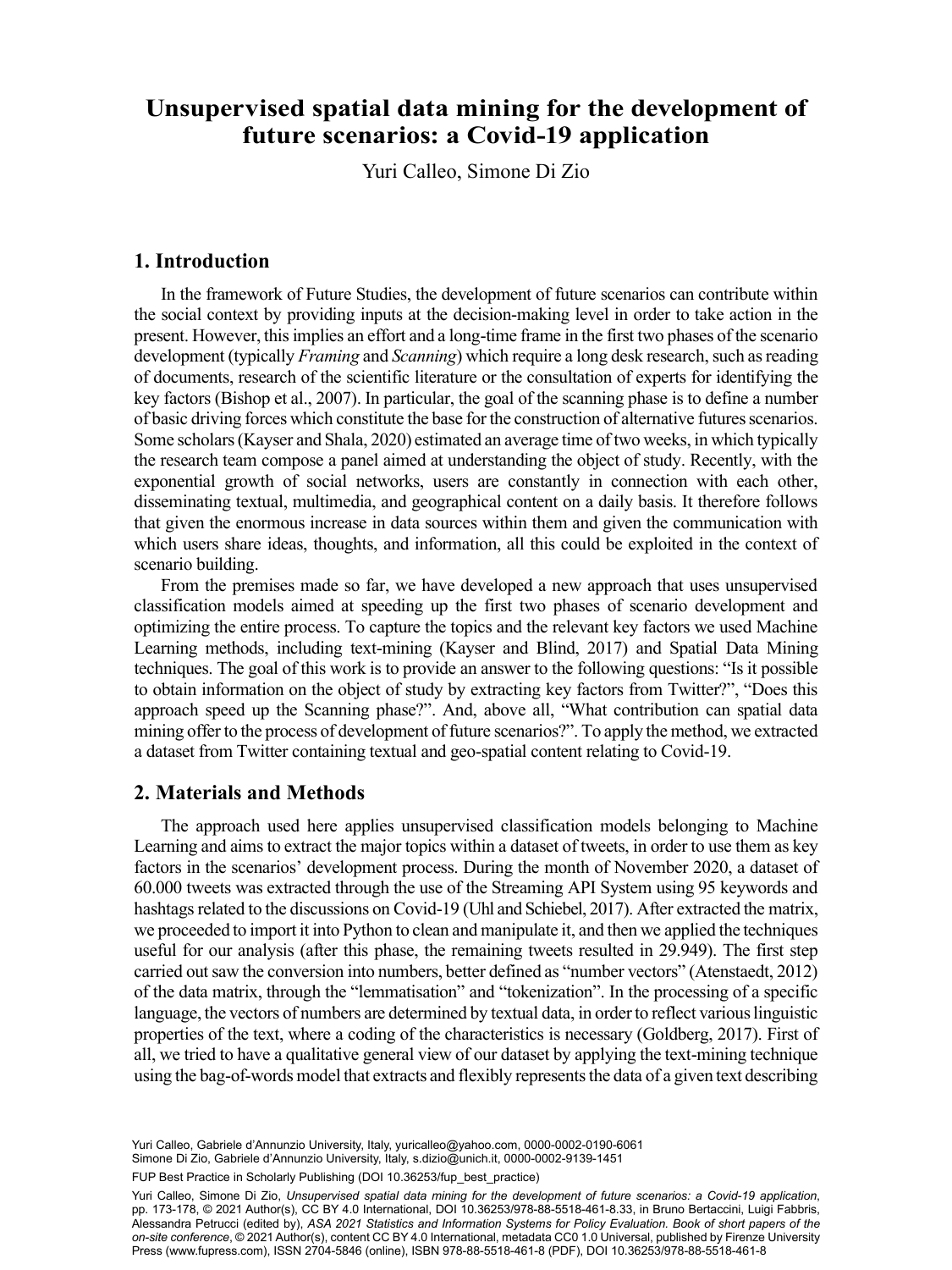the occurrence of words within a document or corpus of documents. The same extracts in a document only the words known and therefore present in a vocabulary assigned to it, while any other information is discarded a priori. We then applied a Sentiment Analysis to understand the degree of polarity of the terms found within the dataset, using two distinct algorithms, called *Vader* and *Afinn*, in order to have a comparison between the two results obtained. We decided to use these algorithms since they are two of the most used in Sentiment Analysis for social networks (cfr. Narasamma et al. 2021; Mayor & Bietti, 2021; Tan & Guann, 2021), and compared to the others, they are able to specifically decipher abbreviations and emojis in the corpus of documents.

They are tools based on lexical rules in relation to what is published mainly on social networks (Hutto & Gilbert, 2014) using a vocabulary of words generally labelled a priori (manually) and subsequently acquired by the model based on their semantic orientation (for example they can be labelled as positive, negative, or neutral). Both algorithms assign a final score based on a sum of the valence scores of the terms in the text and normalized usually between the negative (-1) and the positive (+1) extremes (Huang et al. 2019).

After having a general view of the dataset, in order to understand the most cited terms and their polarity, we used topic modelling to extract possible topics and keywords from the tweets. In this case, we used the Latent Dirichlet Allocation (LDA) (Tong and Zhang, 2016) with the following term frequency function of term  $t$ :

$$
tf(t, d) = \frac{f_{t, d}}{\sum_{t' \in d} f_{t', d}}
$$

where  $f_{t,d}$  represents the raw count of the term  $t$  in document  $d$ .

It is based on a distributive hypothesis of statistical measurement, through the extraction of a series of topics from a corpus of documents. This process is carried out through the mapping of every single document with a good part of the words present (Wang & Grimson, 2007), and the model assigns to each topic a word arrangement determining the key factors.

The LDA assumes that the topics follow a Dirichlet distribution (Minka, 2000), in fact the similarity of documents and topics is controlled by hyperparameters known as  $\alpha$  and  $\beta$ ; if  $\alpha$  is low it will assign fewer topics to each document, while when  $\alpha$  is high, we will have the opposite. A low  $\beta$  value will use fewer words in the topic modelling process, while a high value will use more words, thus making the topics more similar to each other. The LDA, in fact, does not know a priori the number of topics or terms to be extracted. The model produces a vector that contains the coverage of each topic for the document to be modelled:  $\mathbf{c} = (c_1, c_2, ...)$  where  $c_1$  is the coverage of the first argument and so on.

To answer the research questions, we propose an analysis of georeferenced data that will optimize all process by adding important spatial information. Here we use the expression "georeferenced data" in a broad meaning, including any kind of information useful to link a tweet to a geographic object, where the object can be a unit of a vector shapefile layer (like for example a country). Numerous studies have been conducted on Twitter using text-mining or open-mining techniques (Pang & Lee 2008; Taboada et al., 2011; Liu 2012; Poria et al., 2014). Few studies, on the other hand, have focused on the construction of future scenarios starting from the extraction of georeferenced data from social networks. The spatial aspect, in our case, becomes of fundamental importance, as having a geographical view of the subject would benefit the development process.

In the scientific literature, some studies (including Haining, 2010) have highlighted the importance of georeferenced data and therefore the presence of such information in the data (if any) is worth to explore. Actually, through web mining it is not easy to extract spatial information, given that the geographic coordinates (latitude and longitude) are rarely available. The social networks themselves, while previously freely providing quantities of data relating to the positions of users, recently they try to protect themselves by not having such data extracted in a substantial way. In our case, having used a streaming API system extraction, it was possible to model them.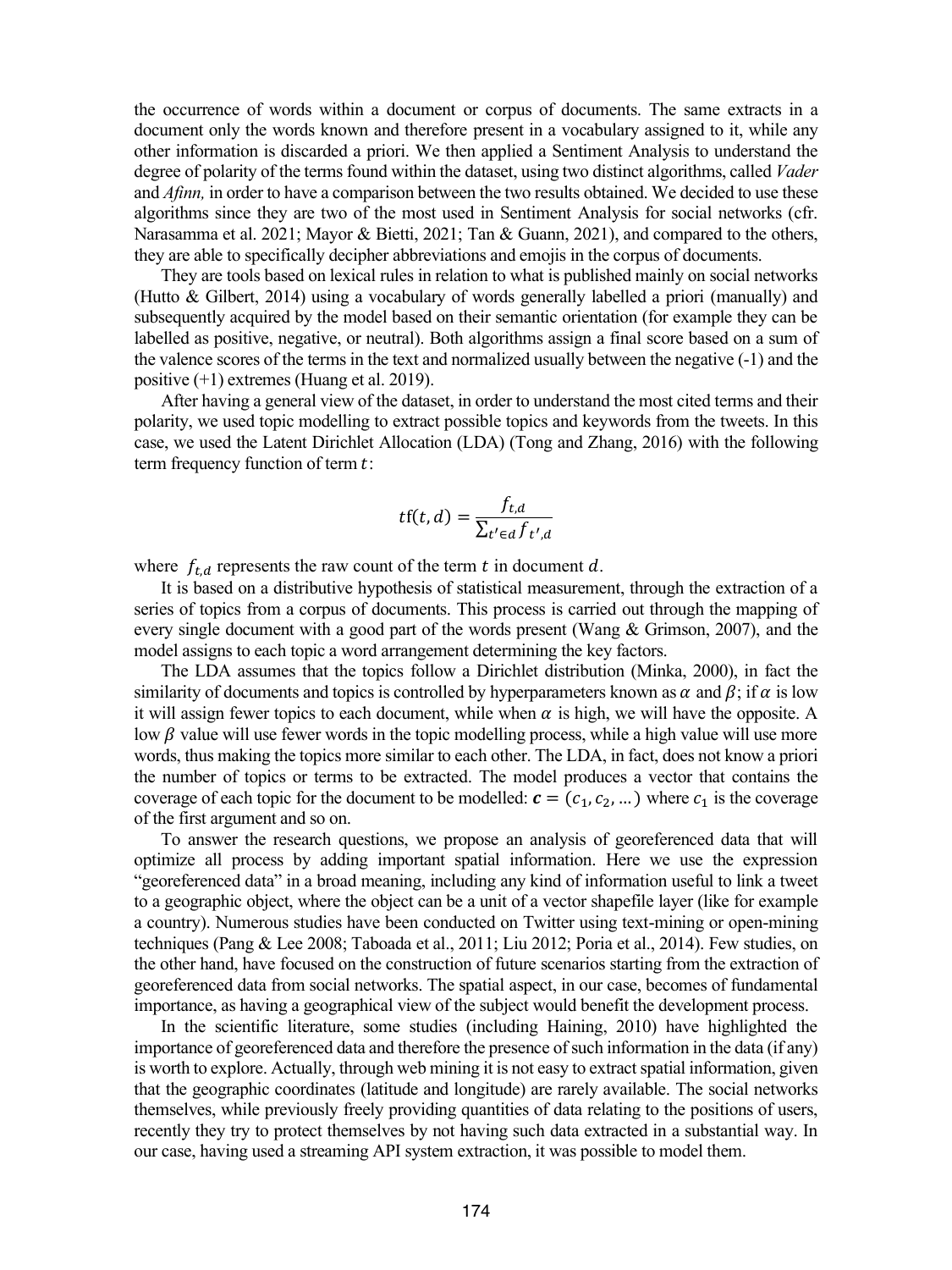First, we replaced the missing values with the wording "data 2 NA", after this first step, we have obtained 20.372 tweets with a geographic information included. Subsequently, we linked each tweet to the corresponding country from which it was written by means of information on the location (e.g. village or city), so that, for example, a tweet from Paris is assigned to France. From that, we obtained the frequency distribution of the number of tweets for each country, for each topic and for each key factor permitting to calculate the discussion rate in a single topic and in a single country. These relative frequencies are then reported in a GIS software (Q-GIS Development Team, Open Source Geospatial Foundation Project. http://qgis.osgeo.org.) to create cartograms for the topics, in order to have a representation of the spatial distributions of the same.

### **3. Results and discussion**

The results obtained fully answer the research questions. In fact, it was possible, through the use of text-mining and spatial data mining techniques to extract the influencing factors from our dataset for future scenario development. From sentiment analysis it was possible to measure the polarity of the terms within our matrix, identifying more positive words than negative ones in both algorithms. In support of this analysis, the results are shown in Table 1.

| <b>Table 1: Sentiment Analysis</b> |                 |                 |                |  |  |  |  |  |
|------------------------------------|-----------------|-----------------|----------------|--|--|--|--|--|
| <b>Algorithm</b>                   | <i>Positive</i> | <b>Negative</b> | <b>Neutral</b> |  |  |  |  |  |
| Vader                              | 18261           | 11688           | -51            |  |  |  |  |  |
| Afinn                              | 21119           | 8830            | 51             |  |  |  |  |  |

The key factors were extracted through topic modelling which highlighted 5 topics with 6 related keywords (Table 2). The first topic focuses on the *health* aspects, important to understand how the existing pandemic has brought health problems, causing discomfort and death. But beyond the physical aspect, the psychological aspect has also been affected, in fact we can find the presence of the term "anxiety" within the keywords that compose our topic. However, the vaccination uncertainty that persisted in November 2020 should not be underestimated, this aspect is of fundamental importance precisely because it fuelled – and feeds – discussions and conspiracy theories (see topic 3). The second topic describes the *political* aspects, and it is worth noting that the dataset, having English as language and having been extracted during the American elections, was affected by a strong influence of the same. This perspective can be observed from the terms: "government" and "trump". The third topic is reserved for denial and *conspiracy*, as we can see from the words "forced", "reality", "protest" and "planning".

| <b>Table 2: Topic modelling</b> |          |            |          |          |                  |               |  |  |
|---------------------------------|----------|------------|----------|----------|------------------|---------------|--|--|
| <b>Topic</b>                    | kev1     | kev2       | kev3     | kev4     | kev5             | key6          |  |  |
| Health                          | covid    | quarantine | death    | pandemic | vaccine          | anxiety       |  |  |
| <b>Politics</b>                 | politics | government | trump    | gates    | underperformance | progressivism |  |  |
| Conspiracy                      | forced   | talking    | reality  | protest  | blaming          | planning      |  |  |
| <b>Economy</b>                  | economy  | bottomed   | lockdown | employee | million          | recession     |  |  |
| <b>Society</b>                  | social   | distancing | app      | people   | black            | track         |  |  |

The fourth topic refers us to the *economic* field, in fact governments (see keyword "recession") were suffering for the pandemic. Citizens too (see keyword "employee") – forced to close shops, companies, etc. to prevent the spread of infections, they found themselves in a difficult grip to overcome with consequences at work and personal level. Finally, the fifth topic regards the *social* context, and shows how the pandemic issue has had implications in the social structure. Social distancing adopted by governments prevented the normal development of social activities. Not only that, the spread by governments of applications aimed at tracking movements has also had a debate on social networks, specifically on possible complications and on the possible violation of citizens'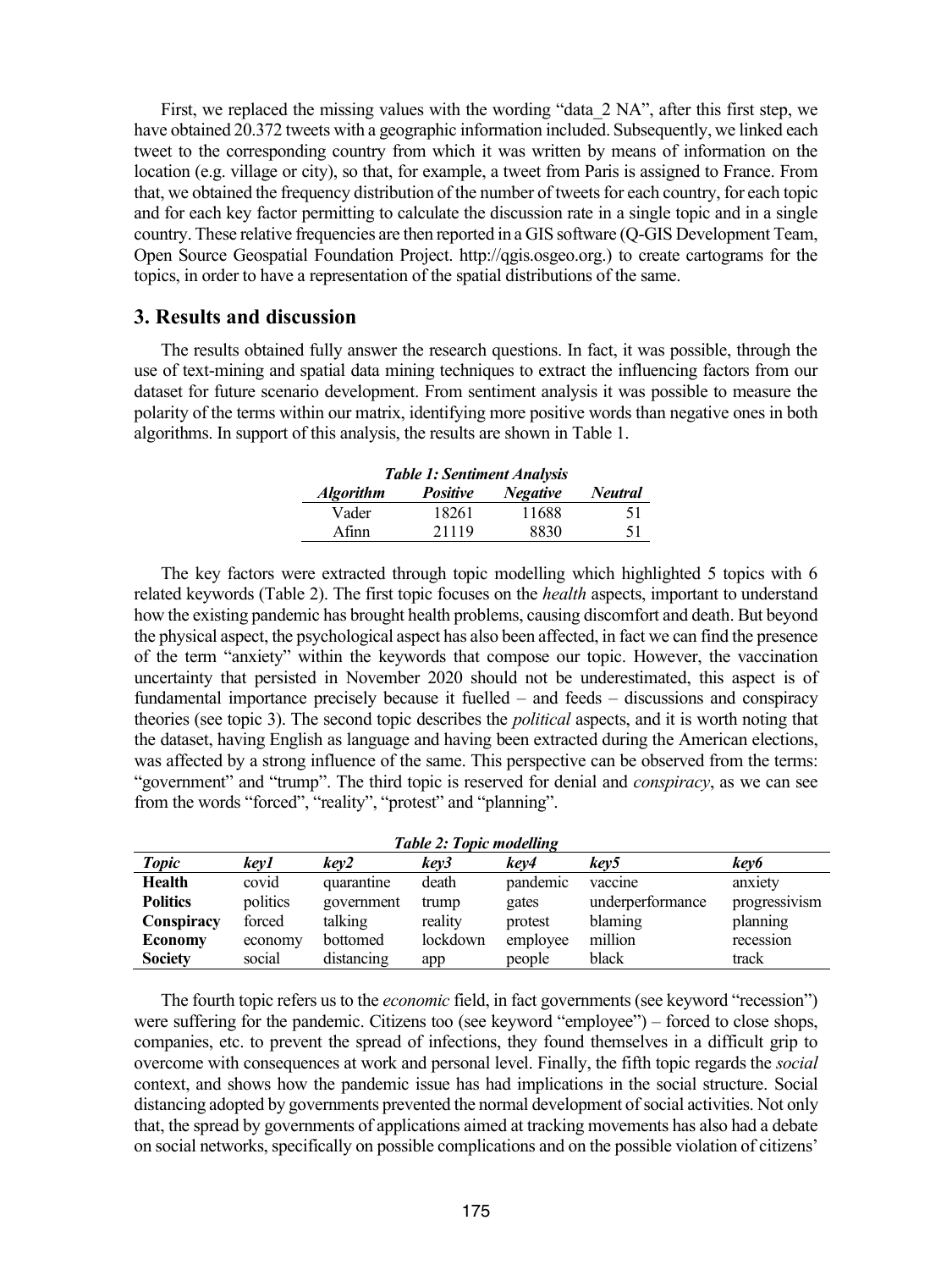privacy. The results are shown in Table 2. After analysing the keywords for each topic, we constructed a cartogram for each of them (Figures 1-5).



Specifically, topic 1 (fig. 1), concerning health, it was carried out in Austria, Brazil, Canada, Greece, Philippines and Turkey. These rates of discussion may be higher than in other countries because during the period studied these countries were experiencing more infections and deaths from Covid-19. As for topic 2 (fig. 2) which analyzed political discussions on Twitter, it was more discussed in American countries, Australia, Germany, South Korea and New Zeland, probably due to the political involvement of the american elections carried out in November 2020. Topic 3 (fig. 3) – which analyzed the conspiracy aspect – sees a multitude of countries involved, take for example Spain, Sri Lanka, New Zeland, China and Pakistan. China, first saw the virus appear in its territory, and subsequently it had to interface with conspiracy theories about the nature of the virus trying to disprove them rapidly. Topic 4 (fig. 4), depicting the discussion rates of the economic topic, was most discussed in Iran, China, Japan, Malaysia and United Kingdom, probably because they were particularly affected by the economic damage that has occurred resulting in a strong response from central governments. The last topic (fig. 5), depicting the discussion of topics of a social nature, finds its foundation in Singapore, Switzerland, Uganda and Sweden. A specific note must be addressed in the analysis of African territories, in fact it is possible to find a strong rate of discussion in some countries such as Nigeria, Uganda, Gambia and Kenya compared to other continents, probably due to the social problems added by the pandemic issue to those already existing.

Since the world scale does not allow to highlight all the details, especially for the smaller countries, in Figure 6 we report the five cartograms with a focus on the European region.

The analysis of georeferenced data has fully answered our research questions, given that the results can be used in the context of futures studies in order to implement the initial process of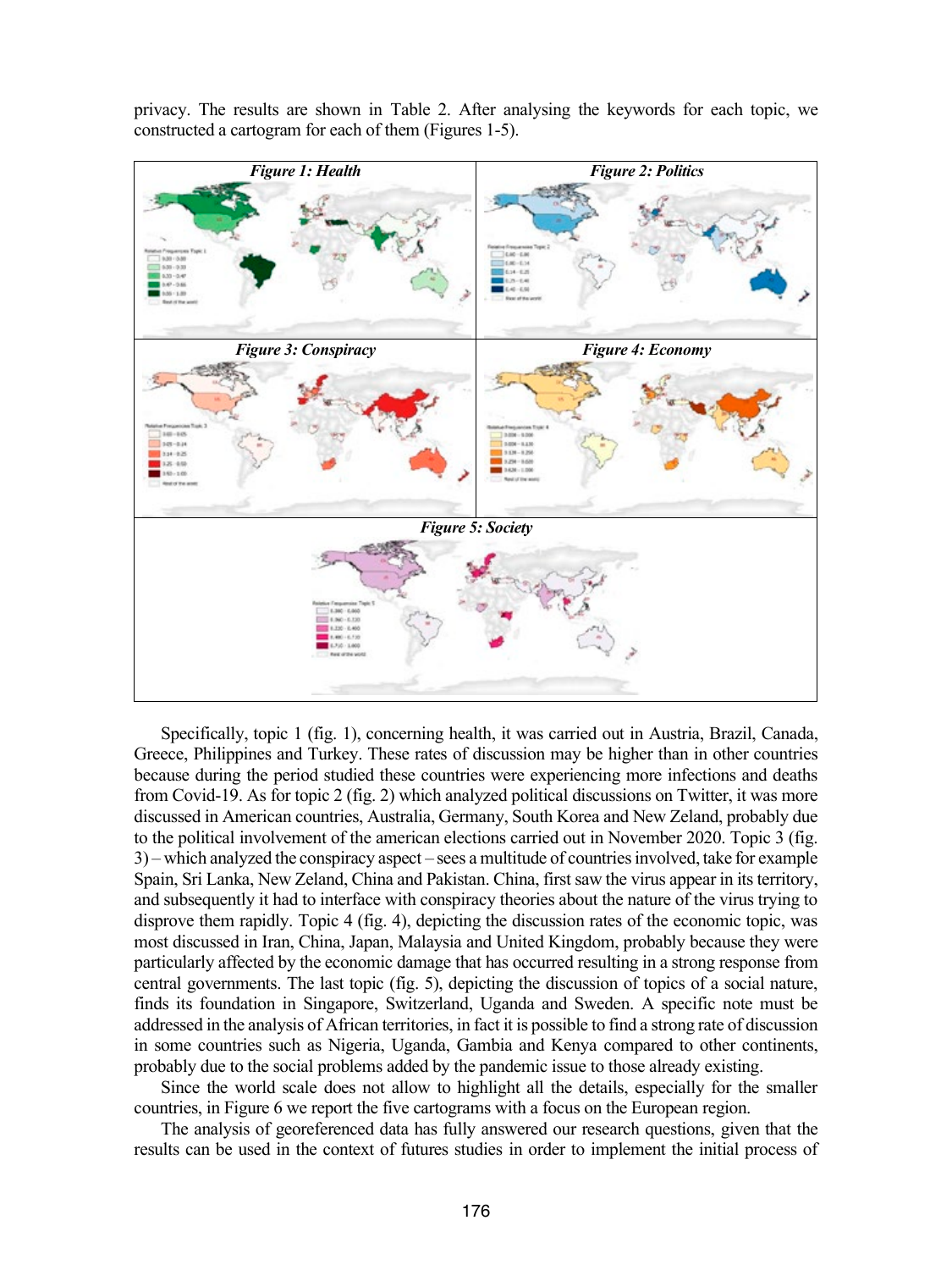constructing futures scenarios. This approach provides an effective tool for the development of future scenarios greatly reducing the timing of the *Framing* and *Scanning* phases. Furthermore, it provides a contribution to the future research from a statistical-spatial field and, in particular, in the field of spatial scenarios.

Starting from these results, the scenario planning process will continue with the forecasting phase (Bishop et al., 2007; Hines and Bishop, 2015), which consists of the generation of a sufficient number of alternative futures.



### **4. Concluding remarks**

The approach developed above confirms the possibility of introducing the use of text-mining and spatial data mining within the first two phases of the scenario development (Framing and Scanning). It was therefore possible to extract the influencing factors in a short time frame without any literature review of the object studied and without the consultation of experts. Our study, in addition to providing elements for speeding up the process, enrich the analysis through the spatial component that offers important insights, when it is possible to observe the dynamics on geographical distributions. Understanding in which situations and in which parts of the globe a certain key factor is spoken of, means that much more information is provided. The analysis of Twitter data is only a starting point, in fact, in future studies additional social networks could also be taken into consideration (e.g., Reddit, Facebook, Instagram etc.). Furthermore, it will be possible to analyse much larger datasets in order to have a more complete vision of a given subject.

We recommend that subsequent studies focus on the spatial analysis, too often underestimated in futures studies, but capable of providing important information and, if combined with text-mining techniques, it could lead to an important turning point in the process of scenario and/or spatial scenario development.

It is worth noting that the method proposed in this paper produces spatial data that can be analyzed with the typical tools of spatial statistics. For example, a spatial autocorrelation analysis could reveal similarities between adjacent countries, even if in this case study it was not possible given the very low contiguity of the nations included in the dataset.